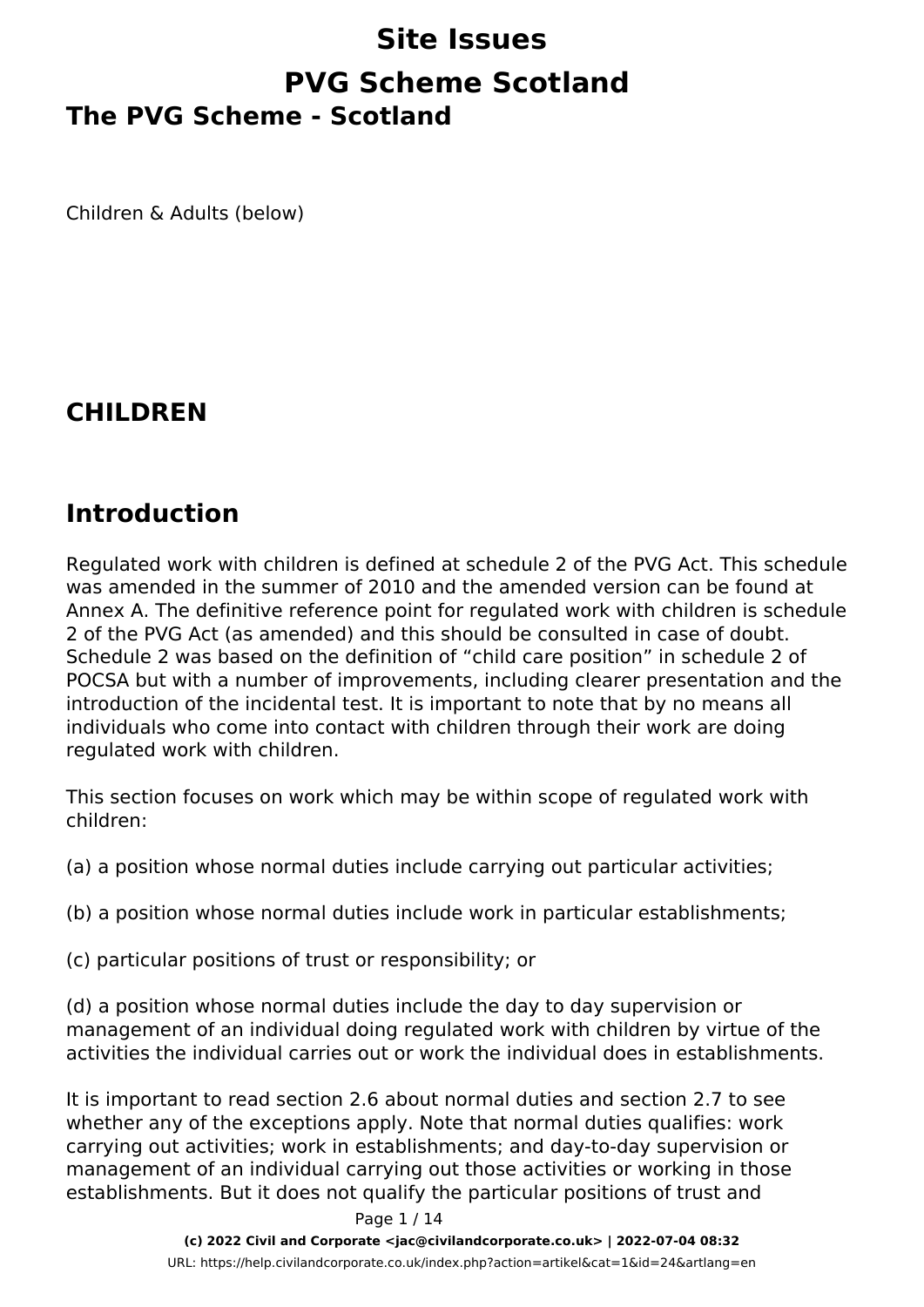responsibility – an individual who works in one of those positions will always be doing regulated work. Where there are exceptions which apply to the type of work listed below, these are referenced by numbers in square brackets and further explanation can be found in section 2.7.

[back to top](http://www.disclosurescotland.co.uk/guidance/infofororg/chap2_regulatedwork/2_4_step_3_regwork.html#top)

### **Activities**

An individual may be doing regulated work with children if their work involves any of the following activities (as part of their normal duties):

- Caring for children.

- Teaching, instructing, training or supervising children.

- Being in sole charge of children (see below).

- Unsupervised contact with children under arrangements made by a responsible person (see below)

- Providing advice or guidance to a child or to particular children which relates to physical or emotional well-being, education or training (see below).

- Moderating a public electronic interactive communication service which is intended for use wholly or mainly by children (see below).

- Providing, or working for an organisation which provides, a care home service which is provided exclusively or mainly for children.

- Providing, or working for an organisation which provides, an independent health care service which is provided exclusively or mainly for children.

- Work on any part of day care premises at times when children are being looked after in that part.

#### **Being in sole charge of children**

Being in sole charge of children might include, for example: a contracted taxi or minibus driver taking children to school classes; the operator of a bouncy castle,

> Page 2 / 14 **(c) 2022 Civil and Corporate <jac@civilandcorporate.co.uk> | 2022-07-04 08:32** [URL: https://help.civilandcorporate.co.uk/index.php?action=artikel&cat=1&id=24&artlang=en](https://help.civilandcorporate.co.uk/index.php?action=artikel&cat=1&id=24&artlang=en)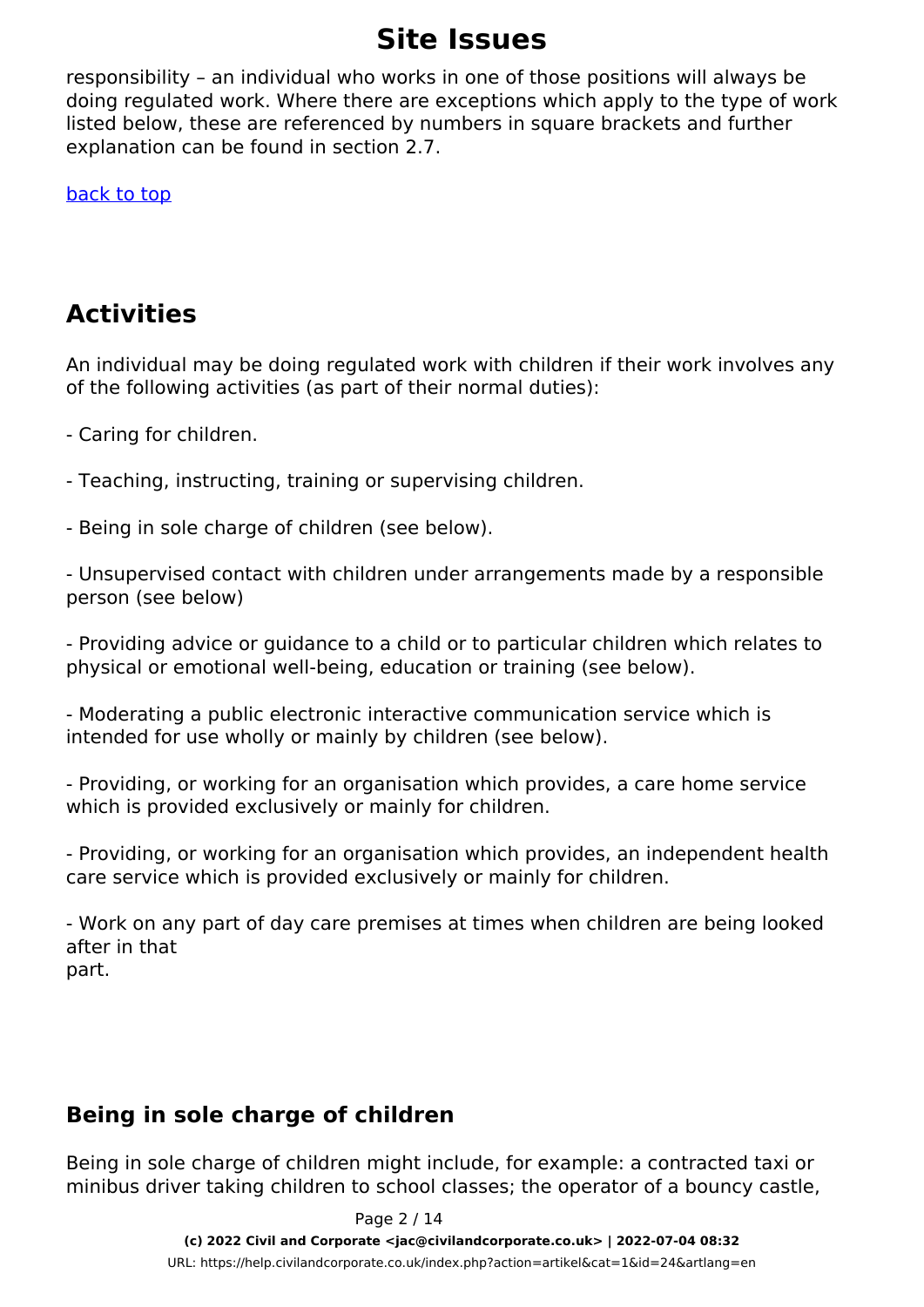where parents may be absent and the individual does have charge of what happens on the castle. It may also capture some aspects of school trips where a helper is not undertaking other kinds of activity which qualify as regulated work, for example escorting a group of children between venues.

#### **Unsupervised contact with children**

Unsupervised contact with children under arrangements made by a responsible person is regulated work with children.

The PVG Act defines "unsupervised contact with children" to mean contact with children in the absence of:

(a.) a responsible person;

(b.) a person doing regulated work with children by virtue of caring, teaching, instructing, training, supervising or being in sole charge of children; or

(c.) an individual who, in relation to a child, has agreed to supervise the contact under arrangements made by the child's parent or guardian or any person aged 18 or over with whom the child lives in the course of a family or personal relationship.

The PVG Act defines "responsible person" to mean, in relation to a child, any of the following persons:

(a.) the child's parent or guardian;

(b.) any person aged 18 or over with whom the child lives;

(c.) the person in charge of any establishment in which the child is accommodated, is a patient or receives education (and any person acting on behalf of such a person);

(d.) a person who provides day care of children, within the meaning of section 2 of the 2001 Act;

(e.) any person holding a particular position of trust and responsibility; and

(f.) a charity trustee of a children's charity.

Family relationship and personal relationship have the same meanings as in section 95 (meaning of "work").

Note that any contact with the child which is supervised by a person who has agreed to do so with the child's parent, guardian or any other adult with whom the child lives is not unsupervised contact. The parent, guardian or adult resident must have agreed to the supervision of the contact by the friend or relative. Page 3 / 14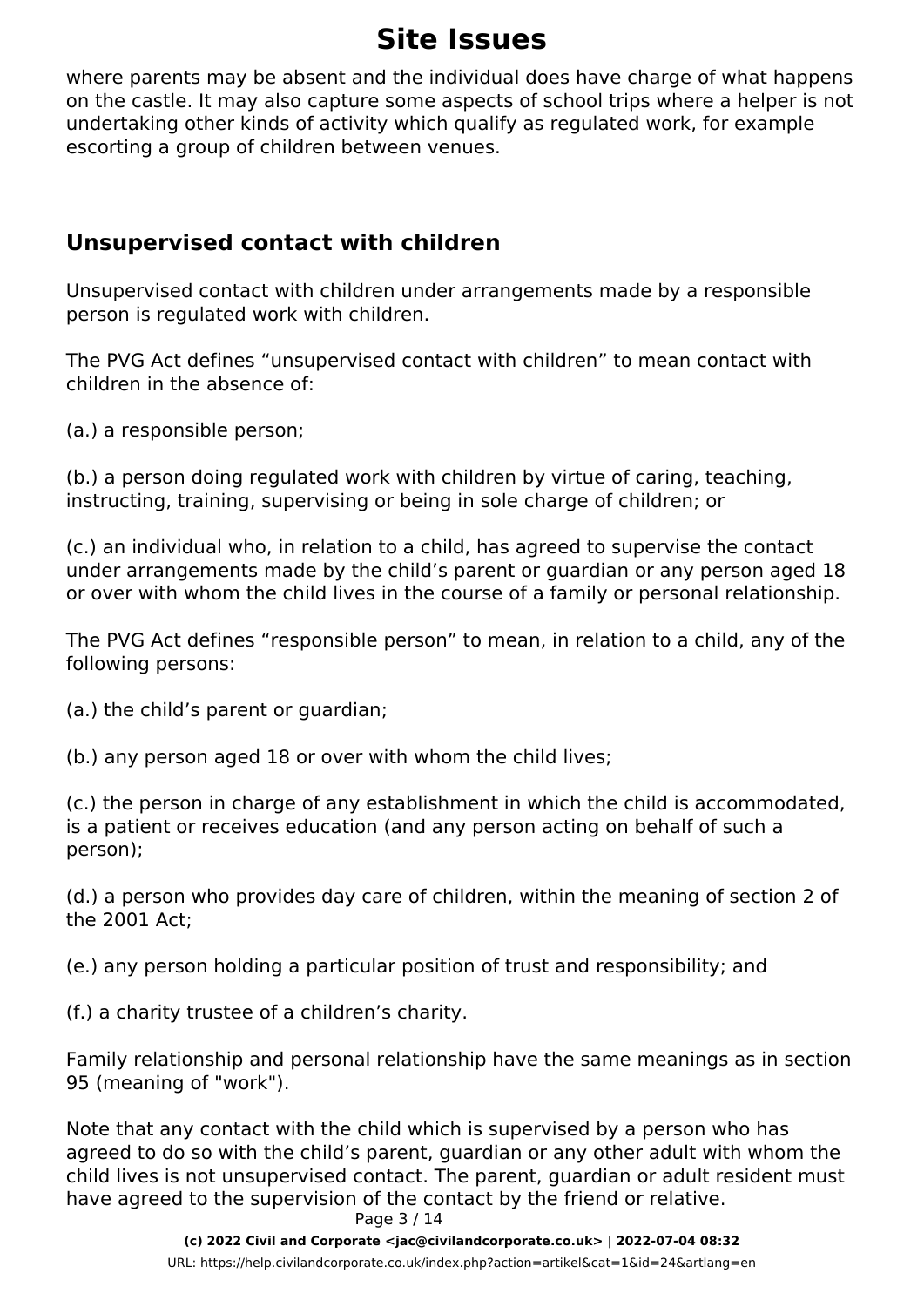For example, suppose a voluntary organisation organises a pantomime trip by coach involving the organiser, adult A and the coach driver, adult B. If 30 children come along, 28 accompanied by a parent but two come unaccompanied, the provision referred to in paragraph 32(c) means that where the parents of those two children to agree to nominate another person (perhaps another parent on the trip) to supervise their children in respect of contact with adults A and B that contact would not be unsupervised. This provision puts beyond doubt that no-one on the trip is doing regulated work with children, so long a each child is supervised either by a responsible person or by someone nominated by the responsible person for that child.

The meaning of "agreed" in the preceding example does not require such agreement to be in writing, but any organisation not requiring PVG Scheme membership on the basis of such agreement should make a contemporary record of it.

#### **Providing advice or guidance to children**

38. Providing advice or guidance to children covers positions such as workers on telephone advice lines and children's magazine agony aunts. The provision does not cover general broadcasting to children, such as children's television or radio programmes. Advice or guidance in relation to spiritual matters or spiritual wellbeing is considered to be captured by advice on emotional well-being and so is within the scope of this provision.

#### **Moderating a public interactive communication service**

The PVG Act states that a person moderates such a service if, for the purpose of protecting children, the person has any function relating to:

- (a) monitoring the content of matter which forms any part of the service
- (b) removing matter from, or preventing the addition of matter to, the service, or
- (c) controlling access to, or use of, the service.

But a person only moderates such a service as mentioned in sub-paragraph (b) or (c) if the person has:

- (i) access to the content of the matter, or
- (ii) contact with users of the service.

This covers positions such as those involved in moderating Internet chat rooms intended for use by children where the individual has a role in protecting those children from harm. It does not cover incidental use by children of chat rooms intended for use by adults. It does not cover staff involved in maintaining and supporting such services whose function is not related to child protection, e.g. engineers.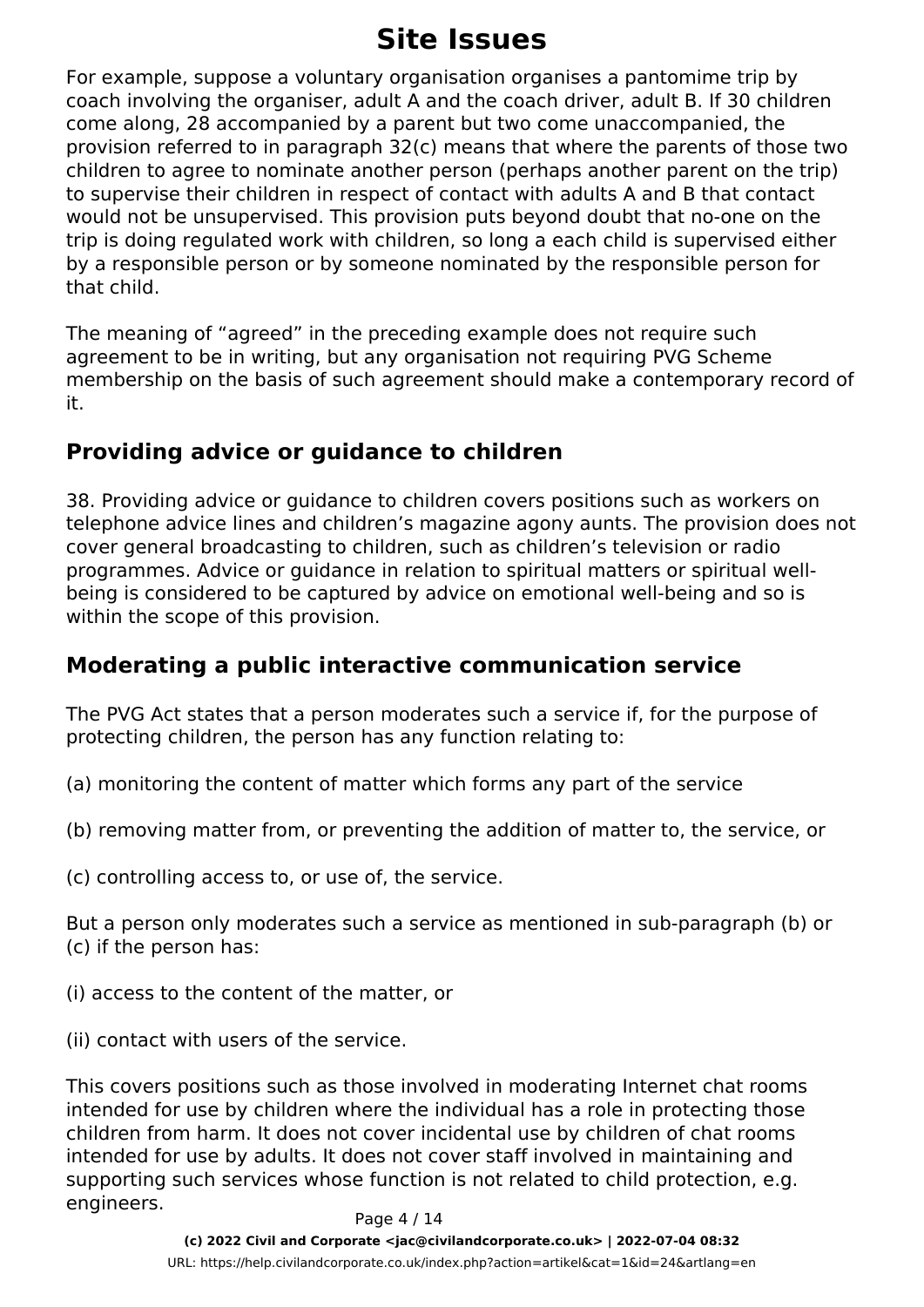#### **Being a host parent**

Provision in respect of host parenting captures overnight accommodation provided in family homes as part of school exchange programmes and visits, trips or excursions arranged by many voluntary and private organisations. (Note that this does not include foster caring, for which specific provision is made elsewhere .) Host parenting must fall within the definition of work, otherwise it cannot be regulated work (see section 2.2). So the provision applies both to arrangements made by a council, a charity or other organisation and to private hosting arrangements where this is for commercial consideration (that is, those made directly between the parent of the child and the host parent where this is not within the context of a family or personal relationship). But the provision does not apply to any arrangements made in the course of a family relationship (whether or not a payment is made) or in the course of a personal relationship for no commercial consideration, for example where the child stays over at a friend's house.

To be host parenting, the overnight accommodation has to be provided as if the child were part of that person's family. This excludes any person working in a hotel or B&B providing accommodation for children on a commercial basis on similar terms as they would for other clients.

The offences at sections 35 and 36 of the PVG Act do not apply to host parenting, as they do to other types of regulated work. This means that it is not an offence for an organisation to appoint a barred individual as a host parent but still allows organisations access to disclosure records, effectively making it a local policy decision as to whether or not to require such disclosure records from prospective host parents. Section 34 does still apply which means that it will always be an offence for an individual to work as a host parent if barred from doing regulated work with children. Organisations are still under the same duty to refer individuals who become unsuitable to be host parents as they are in respect of their employees and other workers (see chapter 6).

Individuals aged 16 or over living in the same household as the host parent(s) are not eligible for disclosures under the PVG Scheme but are eligible for enhanced disclosure . In theory, the decision to check these individuals is not contingent upon the decision in respect of checking the host parent(s) but, in practice, there would need to be an extremely strong justification for checking these individuals if the host parent(s) themselves were not required to obtain a disclosure under the PVG Scheme.

In the past, there has been a variation in approach by organisations across Scotland on the checking of host parents, which was justified to the extent that it was a result of applying POCSA (which made no specific reference to host parenting) to the different circumstances of each case.

The PVG Act effectively gives organisations a free hand in determining whether or not to require PVG Scheme membership or disclosure records for host parenting activities. But organisations should exercise their discretion using a risk-based assessment and ensure that the measures are even-handed and fair. Organisations Page 5 / 14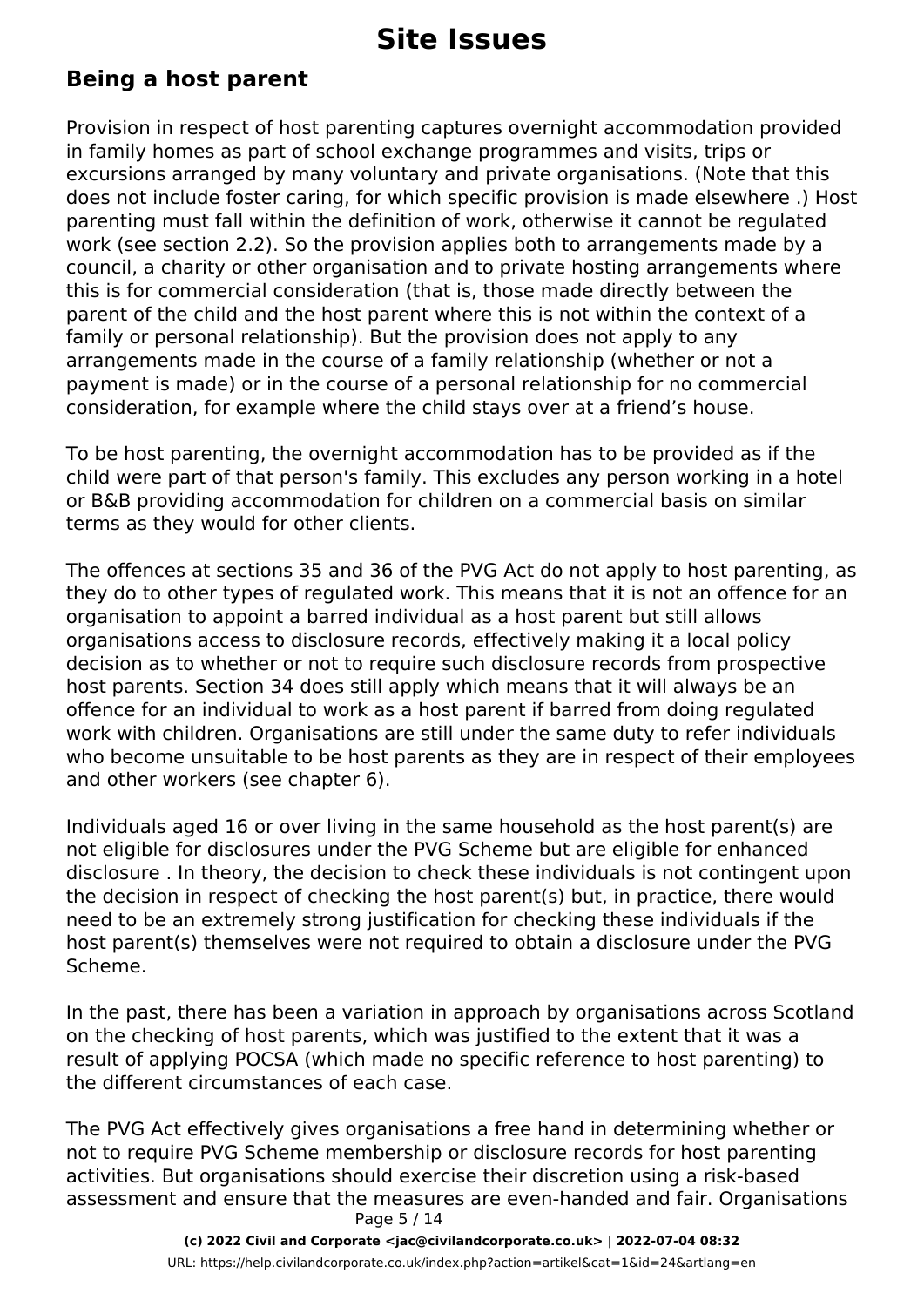#### should:

- apply coherent criteria to all potential host parents in the same way (i.e. not just require checks of only some parents who appear to be less suitable than others);
- identify those criteria in advance and share them with potential host parents;
- pay heed to any guidance or directions issued by relevant local bodies, such as local authorities; and
- have regard to how other similar organisations manage similar host parenting activities.

Factors that organisations may wish to consider in determining whether to require PVG scheme membership for host parents include:

- the duration of the stay;
- whether the children have the opportunity to meet responsible adults other than the host parents on a daily basis (i.e. the opportunity to report concerns about the host parent to another responsible adult);
- the views of the "sending" organisation / parents of the children; and
- the age and vulnerability of the children.

Organisations should be careful about assuming that just because an individual has children of their own or has done host parenting before that these factors alone make them suitable to do host parenting.

back to top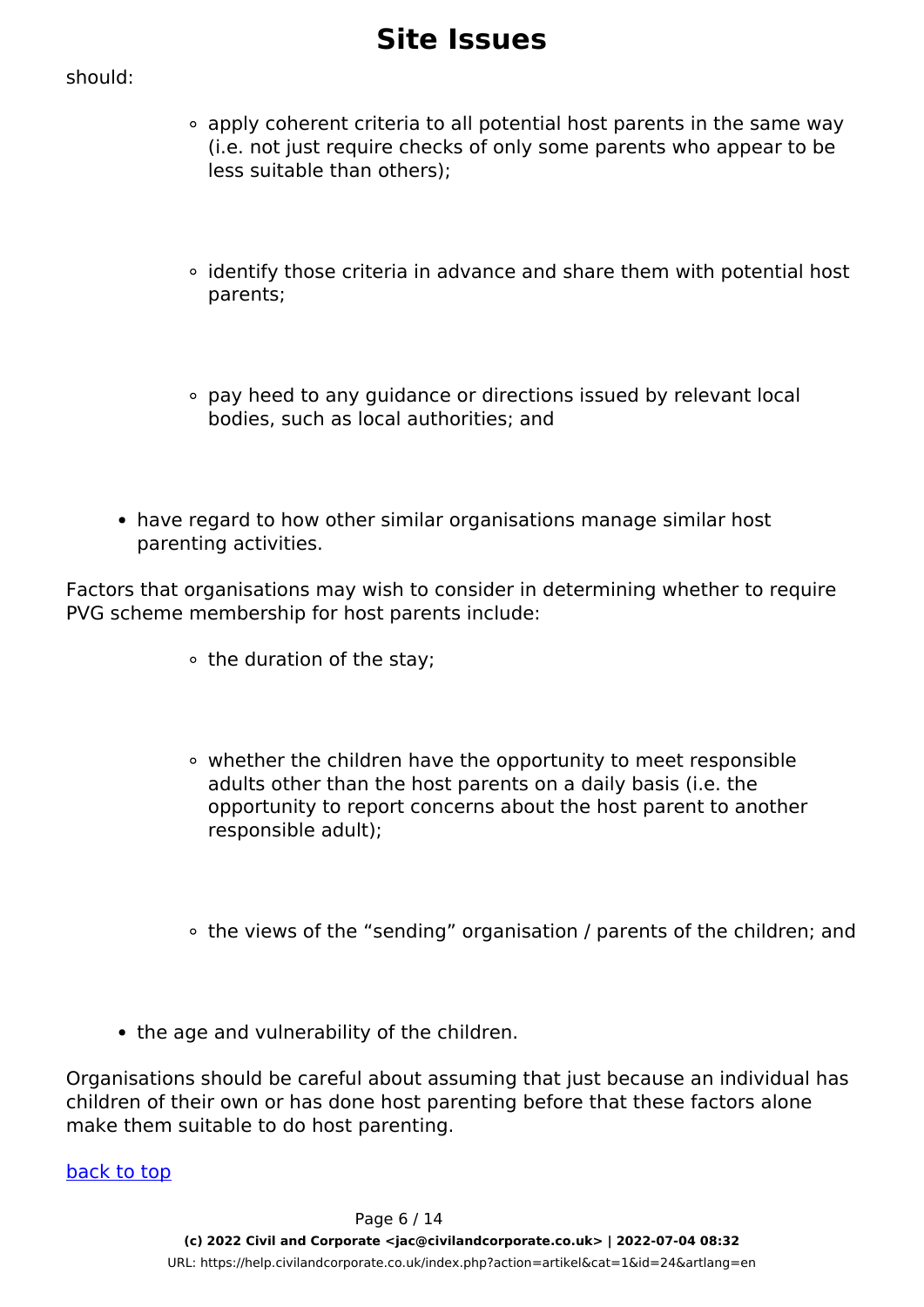### **Establishments**

An individual may be doing regulated work with children if they work in any of the following establishments(as part of their normal duties):

- An institution which is exclusively or mainly for the detention of children.
- A hospital which is exclusively or mainly for the reception and treatment of children.
- $\circ$  A school
- A further education institution.
- A hostel used mainly by pupils attending a school or further education institution.
- A home which is exclusively or mainly for children and is provided by a council under social work or mental health legislation .

One exception applies to positions in all these establishments, namely that such positions are not regulated work unless doing anything permitted or required in connection with the position gives the person the opportunity to have unsupervised contact with children. This is explained in section 2.7.

### **Positions**

An individual is doing regulated work with children if they hold any of the following positions (note there is no normal duty qualification or other exceptions which Page 7 / 14

> **(c) 2022 Civil and Corporate <jac@civilandcorporate.co.uk> | 2022-07-04 08:32** [URL: https://help.civilandcorporate.co.uk/index.php?action=artikel&cat=1&id=24&artlang=en](https://help.civilandcorporate.co.uk/index.php?action=artikel&cat=1&id=24&artlang=en)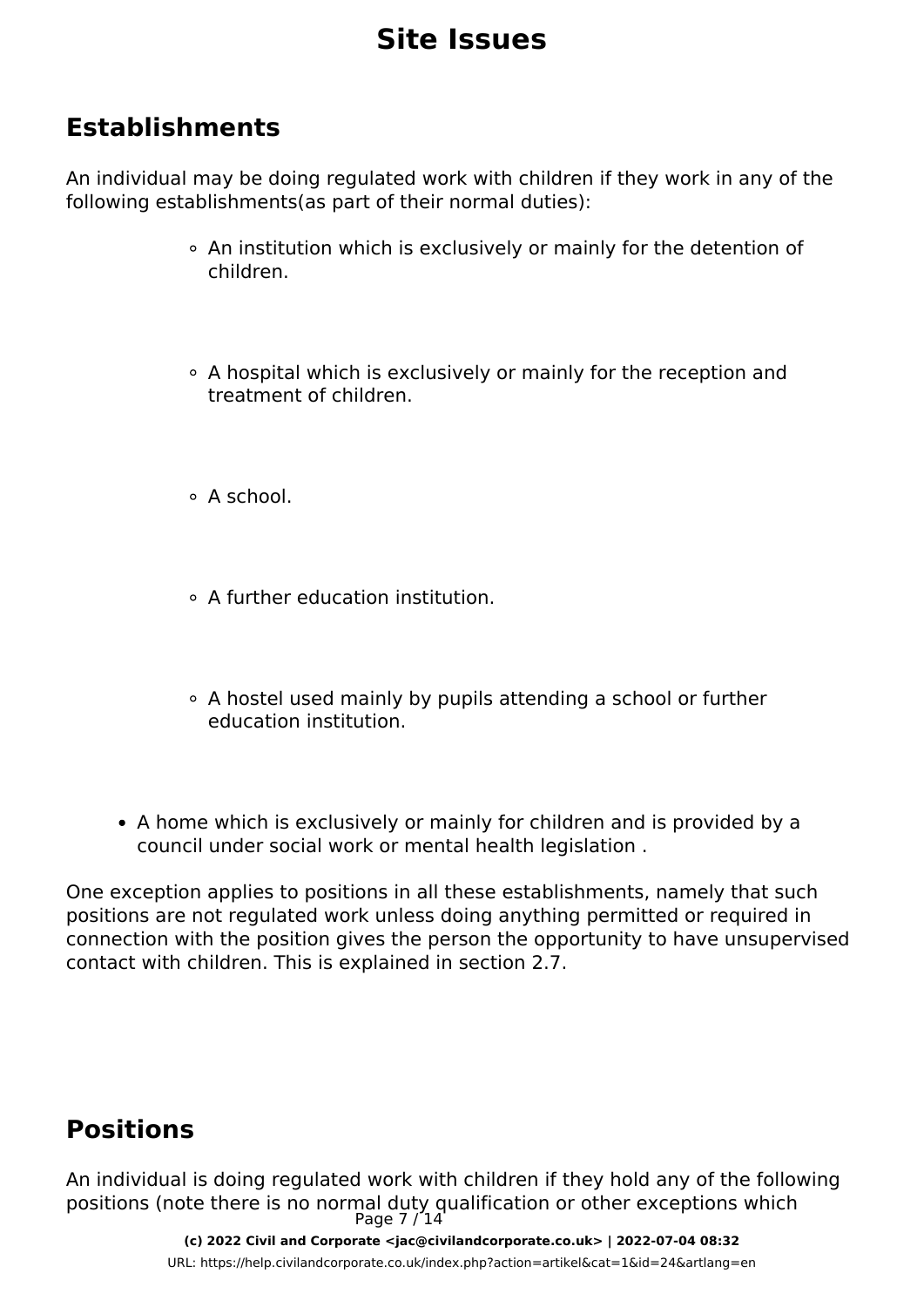#### apply):

- Manager, or member of a governing body, body of trustees or other body responsible for the management, of a school, further education institution or hostel – as defined in establishments (but not a member of a council).
- Member of certain council committees, joint committees or subcommittees concerned with the provision of education, accommodation, social services or health care services to children.
- Member of a children's panel or certain related committees.
- Chief social work officer of a council.
- Chief education officer (however called) of a council.
- Commissioner for Children and Young People in Scotland or member of that Commissioner's staff.
- Registrar of Independent Schools in Scotland
- Foster carer.
- Charity trustee of a children's charity (see below).

These positions cover work which might not otherwise be regulated work. These are positions which, by their very nature, put the post-holder in a position of power and trust in respect of children and those who work with children and could enable the post-holder to demand access to children. Additionally, some of these positions give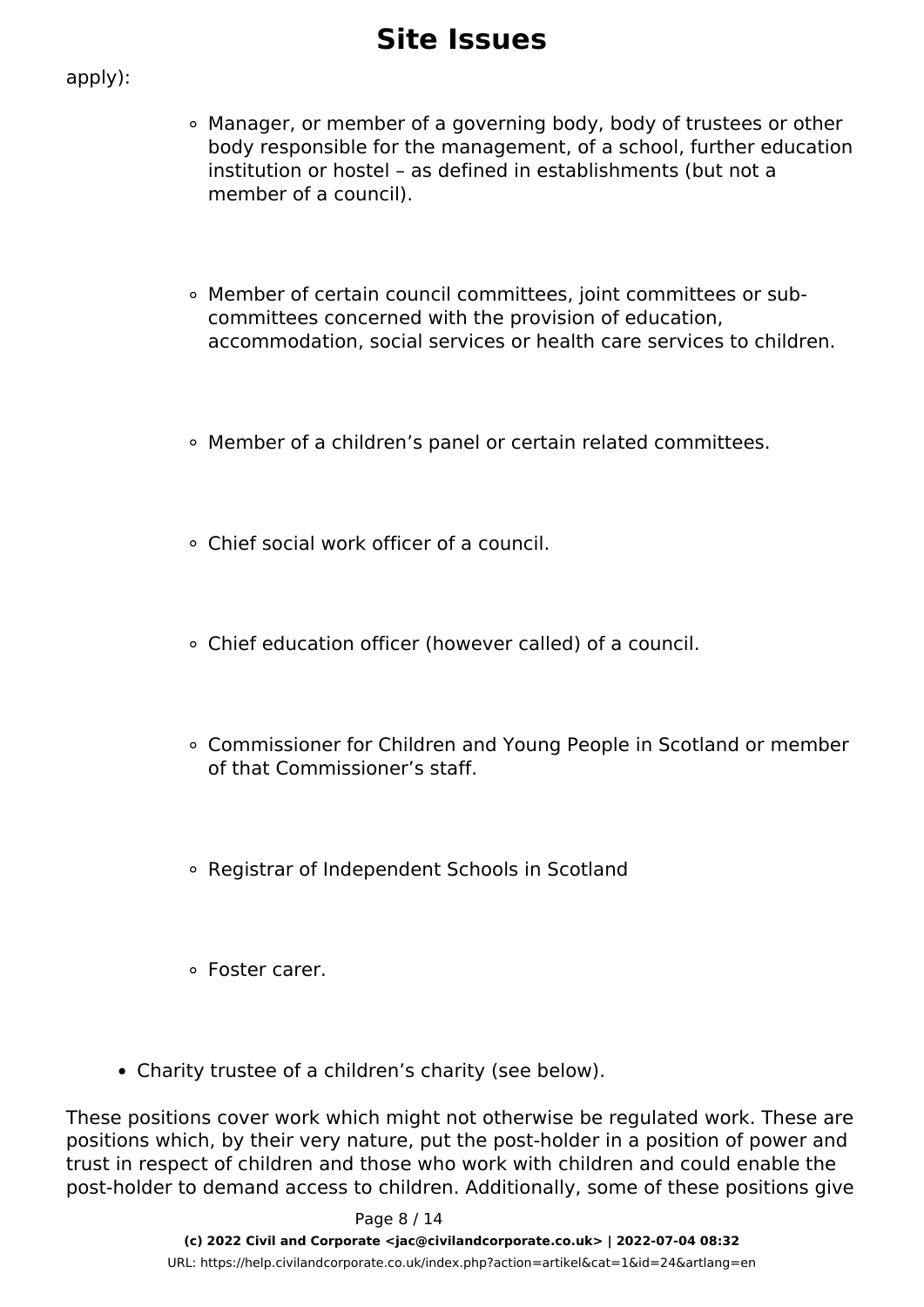the post-holder the power to influence or determine recruitment decisions or organisational policy and practice. A post-holder in one of these positions is doing regulated work with children without exception (i.e. there is no normal duties test and it is immaterial whether or not the post-holder is or is not covered by any other provision).

#### **Charity trustee**

All trustees of children's charities are doing regulated work. The PVG Act defines a children's charity as a charity whose:

(a.) main purpose is to provide benefits for children, and

(b.) principal means of delivery of those benefits is by its workers doing regulated work with children.

An individual works for a charity if the individual works under any arrangements made by the charity.

The main purpose of including "children's charity" trustees within the scope of regulated work is because of the trust and access to children within and beyond the work of the charity itself which that position confers or would be assumed to confer by a lay person.

The definition excludes Higher Education Institutions. It also excludes all charities whose main purposes are aimed at adults or the population more generally. Finally, it excludes charities which deliver "indirect" benefits only, such as financial, legal or medical research. The definition of children's charities covers those charities which would most commonly be thought of as such.

#### back to top

### **Day to day supervision or management of workers doing activities or in establishments**

An individual may be doing regulated work with children if they are responsible for the day-to-day supervision or management of an individual doing regulated work through the activities the individual performs or the establishments in which the individual works. But note this provision on supervision of an individual does not cover supervising an individual who is in one of the particular positions of trust or responsibility.

Individuals at one remove from the front-line, those with day to day supervision or management responsibilities for individuals doing regulated work are in a powerful position to safeguard (or harm) vulnerable groups by guiding or directing those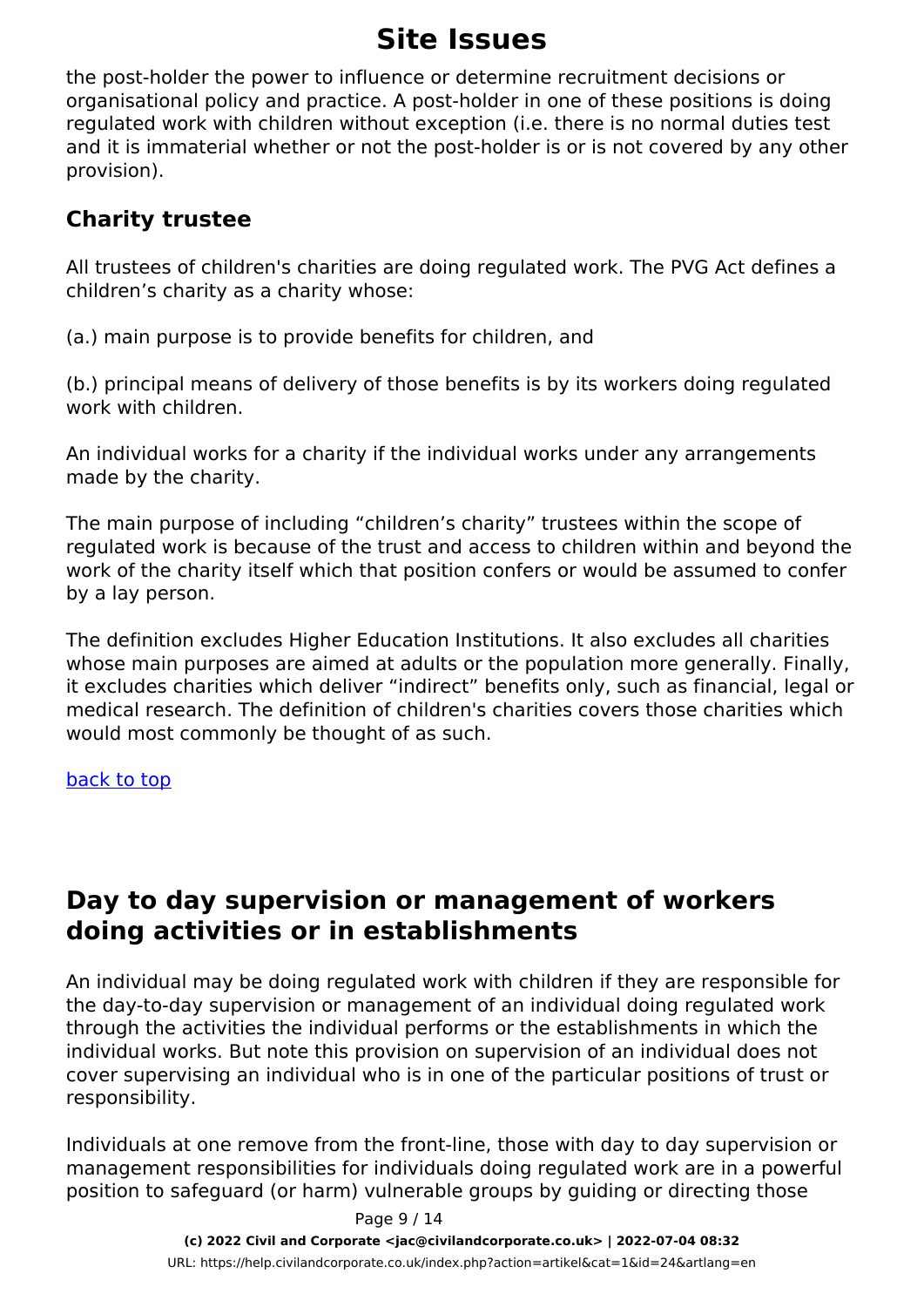individuals in their work.

A position is likely to include day-to-day supervision or management of an individual where:

- the holder of the position is responsible for the management, supervision, appraisal, training and immediate welfare of the individual (but note that responsibility for the recruitment, discipline and dismissal may reside with a dedicated HR department in large organisations);
- the holder of the position meets regularly with the individual to discuss and review the individual's work;
- $\circ$  the holder of the position quality assures the individual's work (e.g. by being present on occasion or reviewing outputs); or
- a person more senior than the holder of the position would hold that person responsible for any failing in respect of the individual's work.

#### **Collective responsibility**

Collective responsibility for a policy, process or organisation does not necessarily equate to collective responsibility for day-to-day supervision or management of workers. Even where the day-to-day supervision or management of an individual is the collective responsibility of a group, it is not the intention of the PVG Act that all members of the group are themselves doing regulated work and therefore expected to become PVG Scheme members. In such circumstances, it is preferable that one member of the group takes primary responsibility for the day to day supervision or management of the individual, at least in respect of the aspects of their work that are regulated work. It is also important to consider the "day-to-day" element of the test.

For example, a Kirk Session might have collective responsibility for youth work in a church. However, it is unlikely that many members have responsibility for the dayto-day supervision or management of the youth worker. It should be possible to allocate responsibilities such that only one of their number (one might expect this to be the Minister) is doing regulated work by virtue of this function.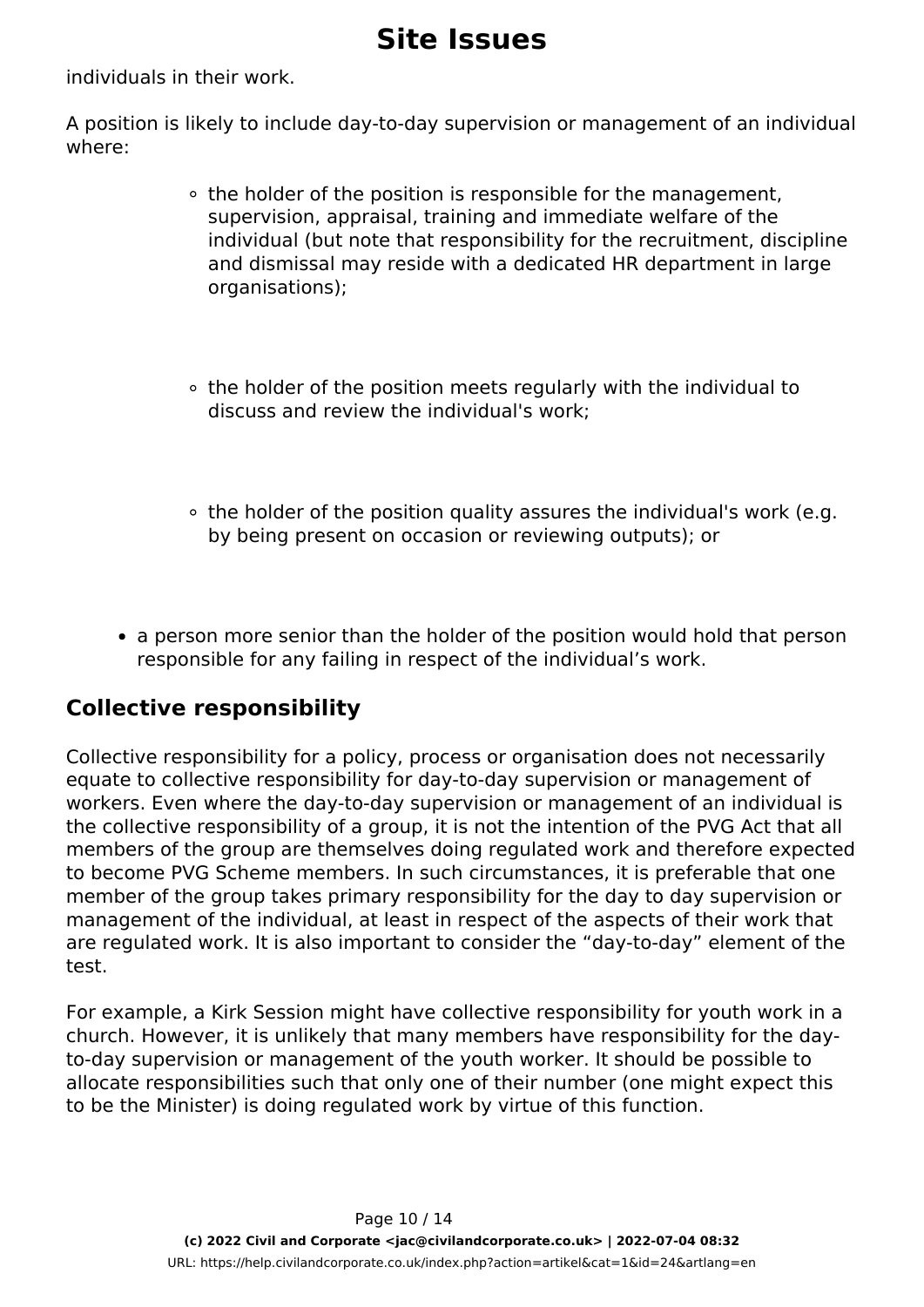### **ADULTS**

### **Introduction**

Schedule 3 of the PVG Act defines regulated work with adults. This schedule was amended in the summer of 2010 and the amended version can be found at Annex B. This definition replaces and expands the definition used for the purposes of eligibility for enhanced disclosure . The criteria for enhanced disclosure for work with adults at risk were that the individual was working in a " position... of a kind which enables [them] in the course of his or her duties to have contact with an adult at risk".

This section focuses on work which may be within scope of regulated work with adults:

(a.) a position whose normal duties include carrying out particular activities;

(b.) a position whose normal duties include work in particular establishments;

(c.) particular positions of trust or responsibility; or

(d.) a position whose normal duties include the day to day supervision or management of an individual doing regulated work with adults by virtue of the activities the individual carries out or work the individual does in establishments.

It is important to read section 2.6 about normal duties and section 2.7 to see whether any of the exceptions apply. Note that normal duties qualifies: work carrying out activities; work in establishments; and day-to-day supervision or management of an individual carrying out those activities or working in those establishments. But it does not qualify the particular positions of trust and responsibility - an individual who works in one of those positions will always be doing regulated work. Where there are exceptions which apply to the type of work listed below, these are referenced by numbers in square brackets and further explanation can be found in section 2.7.

Note that having access to financial or medical records or "sensitive" information is not regulated work (although may be eligible for standard disclosure).

### **Activities**

An individual may be doing regulated work with adults if their work involves any of the following activities (as part of their normal duties):

Page 11 / 14

**(c) 2022 Civil and Corporate <jac@civilandcorporate.co.uk> | 2022-07-04 08:32**

[URL: https://help.civilandcorporate.co.uk/index.php?action=artikel&cat=1&id=24&artlang=en](https://help.civilandcorporate.co.uk/index.php?action=artikel&cat=1&id=24&artlang=en)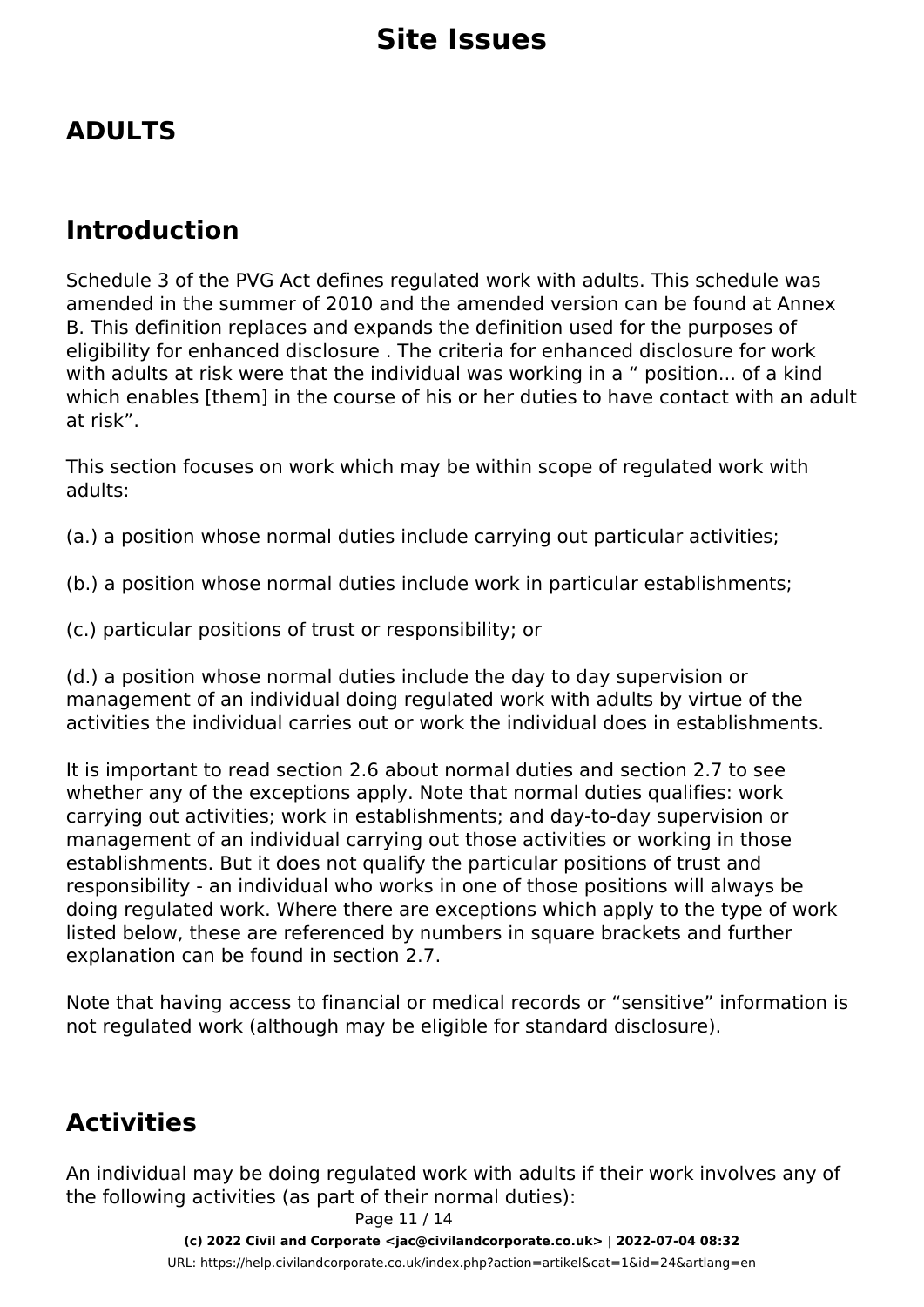- Caring for protected adults.
- Teaching, instructing, training or supervising protected adults.
- Being in sole charge of protected adults.
- Providing assistance, advice or guidance to a protected adult or particular protected adults which relates to physical or emotional well-being, education or training.
- Inspecting adult care services (including inspecting any premises used for the purposes of providing such services)

#### **Sole charge of protected adults**

Remembering that for an individual to be a protected adult, they must be in receipt of a health, care or welfare service, there are only limited circumstances where an individual is likely to be doing regulated work with adults only by virtue of being in sole charge of protected adults. These circumstances are most likely to be community bus or contract taxi services delivered as part of a health, care or welfare service. The drivers of such vehicles, if the protected adult is unaccompanied by a relative or carer, are likely to be in sole charge of protected adults.

### **Establishments**

An individual may be doing regulated work with adults if they work in any of the following establishments (as part of their normal duties):

- A care home meaning accommodation occupied mainly or exclusively by individuals aged 16 or over which is provided by an organisation carrying on a care home service.
- A residential establishment or accommodation occupied exclusively or mainly by individuals aged 16 or over which is provided by, or the provision of which is secured by a council under social work or mental health  $legislation.$  Page  $12/14$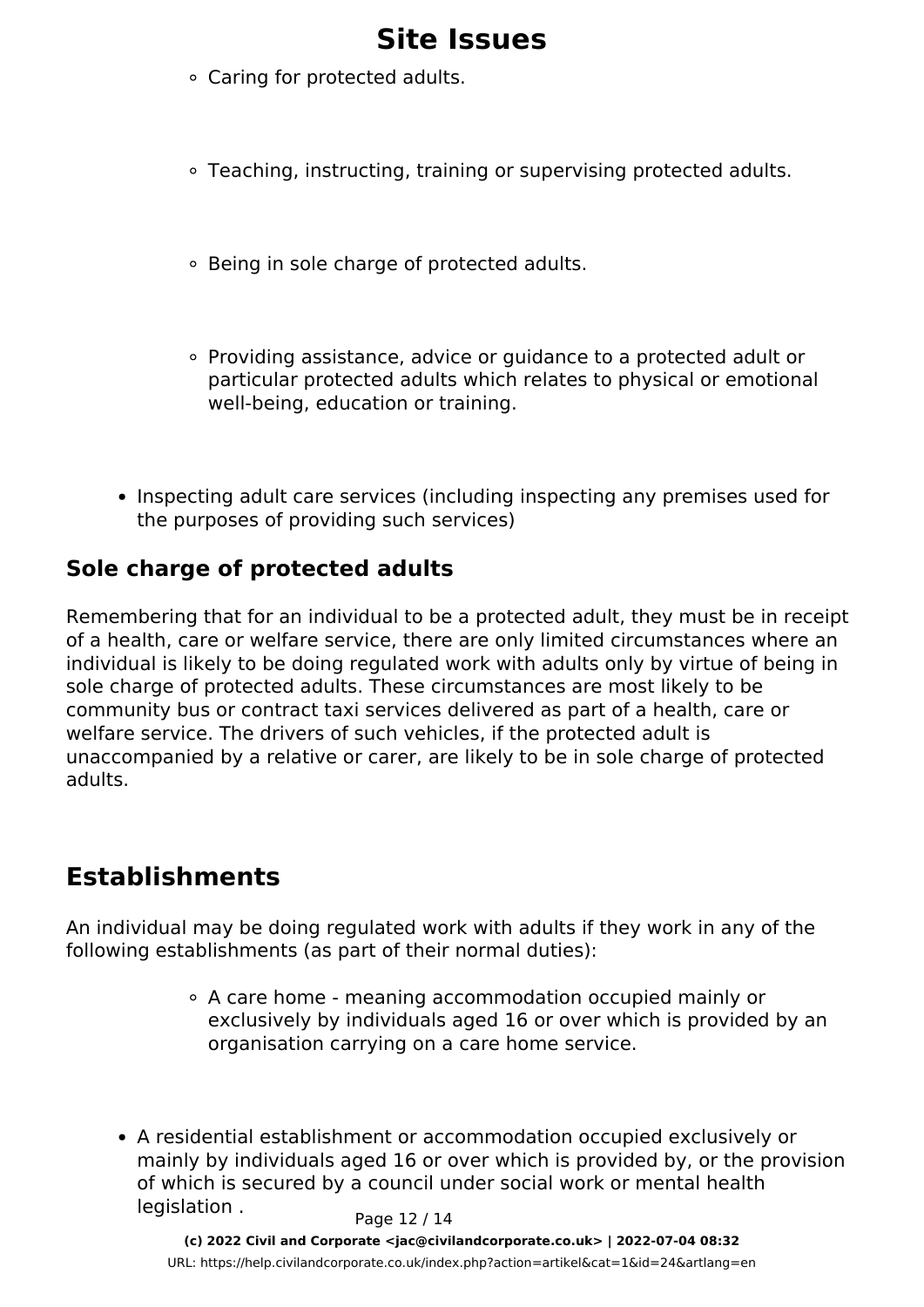One exception applies to positions in all these establishments, namely that such positions are not regulated work unless:

- doing anything permitted or required in connection with the position gives the person the opportunity to have unsupervised contact with protected adults; and
- any contact with protected adults, when the holder of the position is doing anything permitted or required in connection with the position, is more than incidental.

This is explained in section 2.7.

back to top

### **Positions**

An individual is doing regulated work with adults if they hold any of the following positions (note there is no normal duty qualification or other exceptions which apply):

> Member of certain council committees, joint committees or subcommittees concerned with the provision of education, accommodation, social services or health care services to protected adults.

Chief social work officer of a council.

Charity trustee of certain charities (see below).

#### **Charity trustee**

All trustees of certain charities as defined in the PVG Act are doing regulated work with adults. These charities are whose:

(a.) main purpose is to provide benefits for protected adults, and

(b.) principal means of delivery of those benefits is by its workers doing regulated work with adults.